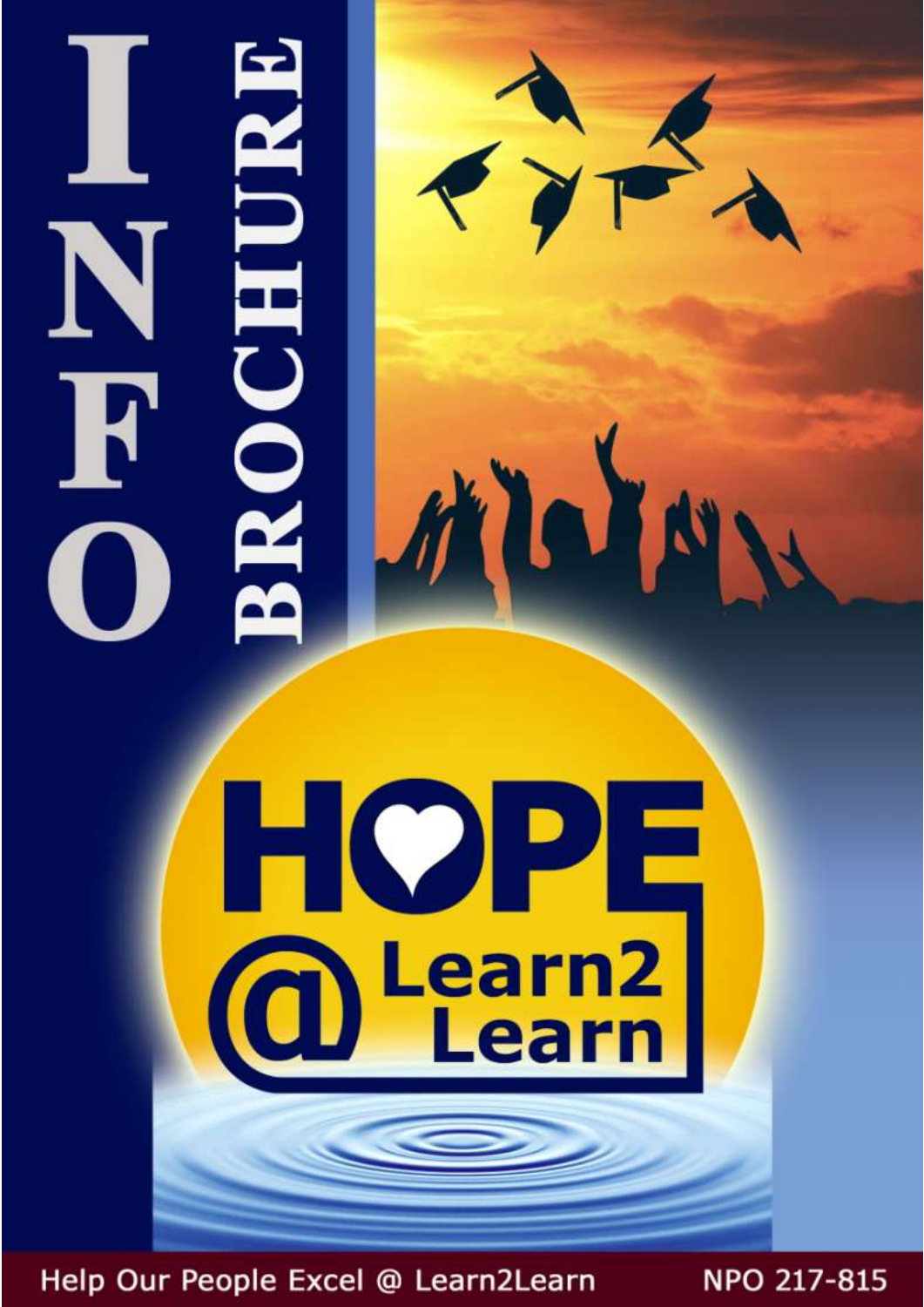#### **OUR MISSION**

**To provide specialised training in order to develop the natural skills and cognitive potential of individuals and organisations In all contexts and at all levels.**

#### **OUR TARGET GROUP**

#### **EVERY SCHOOL GOING LEARNER FROM GRADE 4 UPWARDS.**

#### **HOW WILL DONATIONS BE UTILIZED?**

A fundamental cause for educational underachievement is that learners lack the essential skills needed to manage themselves and their studies. Donations will thus be utilized for this purpose, with the aid of our time-tested educational workshop-programme known as EDUTECH Master Learner (EML).



EML is an integrated Skills Development Programme with the focus on equipping participants in becoming effective continuous Learners, in both formal and informal learning environments.

Our motto mainly being **LEARNING IS FUN** together with our main objective of each learner being responsible for their own development, is all included in this workshop.

**View [benefits and more info online](http://www.learn2learn.co.za/eml-benefits.html)**

@ Learn2Learn



NPO 217-815

## SPONSOR A CHILD!